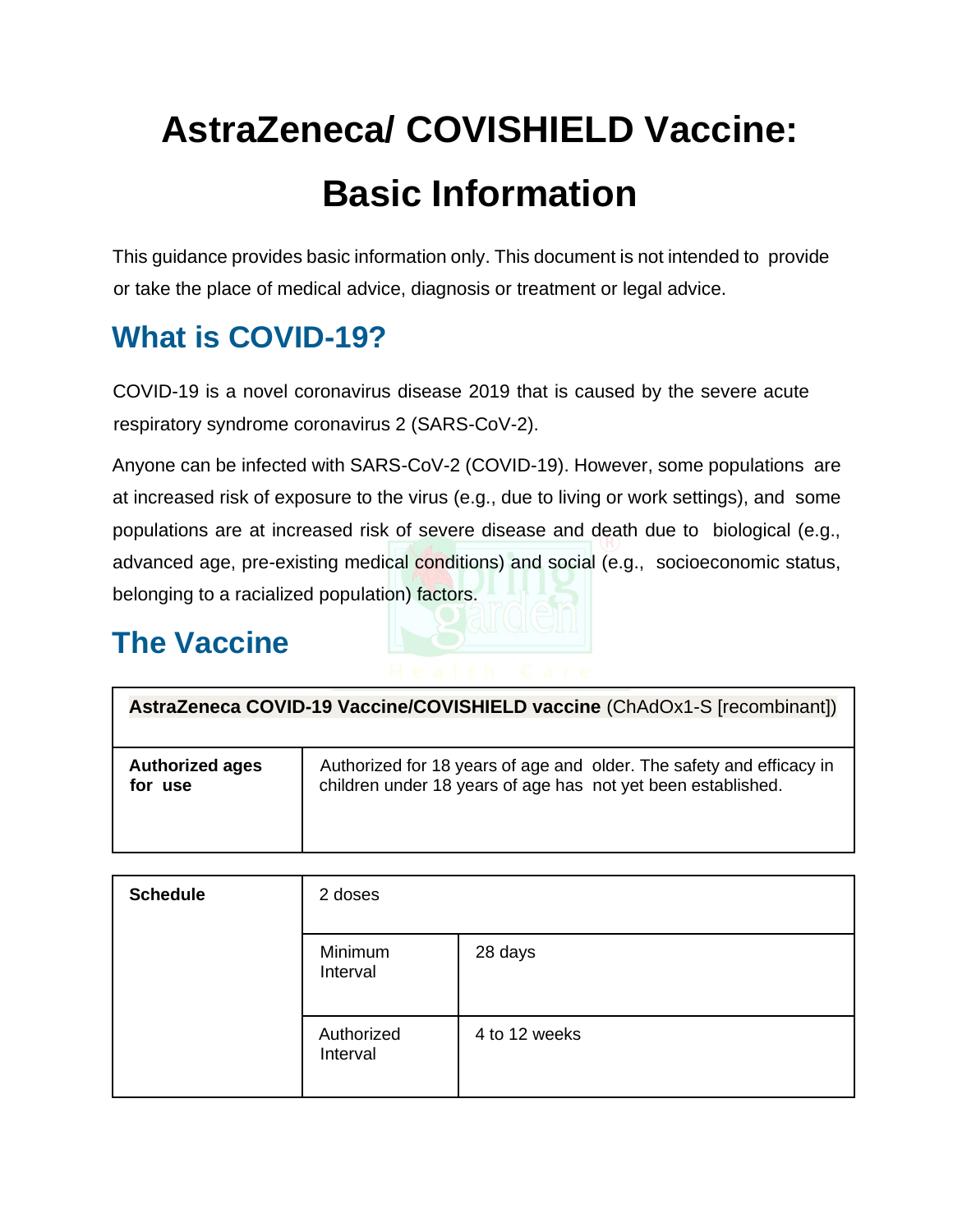|                      | Recommended<br>Interval                                                    | 4 months to increase the number of individuals<br>benefiting from the first dose of vaccinened at 4-<br>12 weeks. |  |
|----------------------|----------------------------------------------------------------------------|-------------------------------------------------------------------------------------------------------------------|--|
| <b>Booster doses</b> | At present, no evidence for additional boosters after the 2-dose<br>series |                                                                                                                   |  |

### **Contraindications**

- Contraindicated in individuals who have experienced major venous and/or arterial thrombosis with thrombocytopenia following vaccination with any vaccine.
- Contraindicated in individuals who have experienced a previous cerebral venous sinus thrombosis (CVST) with thrombocytopenia or who have experienced heparin-induced thrombocytopenia (HIT). Individuals who think they have experienced a previous CVST with thrombocytopenia or heparininduced thrombocytopenia (HIT) should not receive the vaccine.

## Warnings & Precautions<sup>'s, caring hearts</sup>

Anyone receiving the AstraZeneca COVID-19 vaccine/COVISHIELD vaccine should be informed of the risk of Vaccine-Induced Immune Thrombotic Thrombocytopenia (VITT) and advised to seek immediate medical attention if they develop symptoms of VITT.

#### **Precautions During Vaccination Should Be Taken For:**

- Individuals who fainted or became dizzy after receiving a vaccine or medical procedure, or those with high levels of fear about injections. These individuals can receive the vaccine. To reduce injuries due to fainting, people should be immunized while seated, or if considered at high-risk, while lying down. These individuals are also advised they may bring a support person.
- Individuals who have a bleeding disorder, bruise easily or are taking blood thinners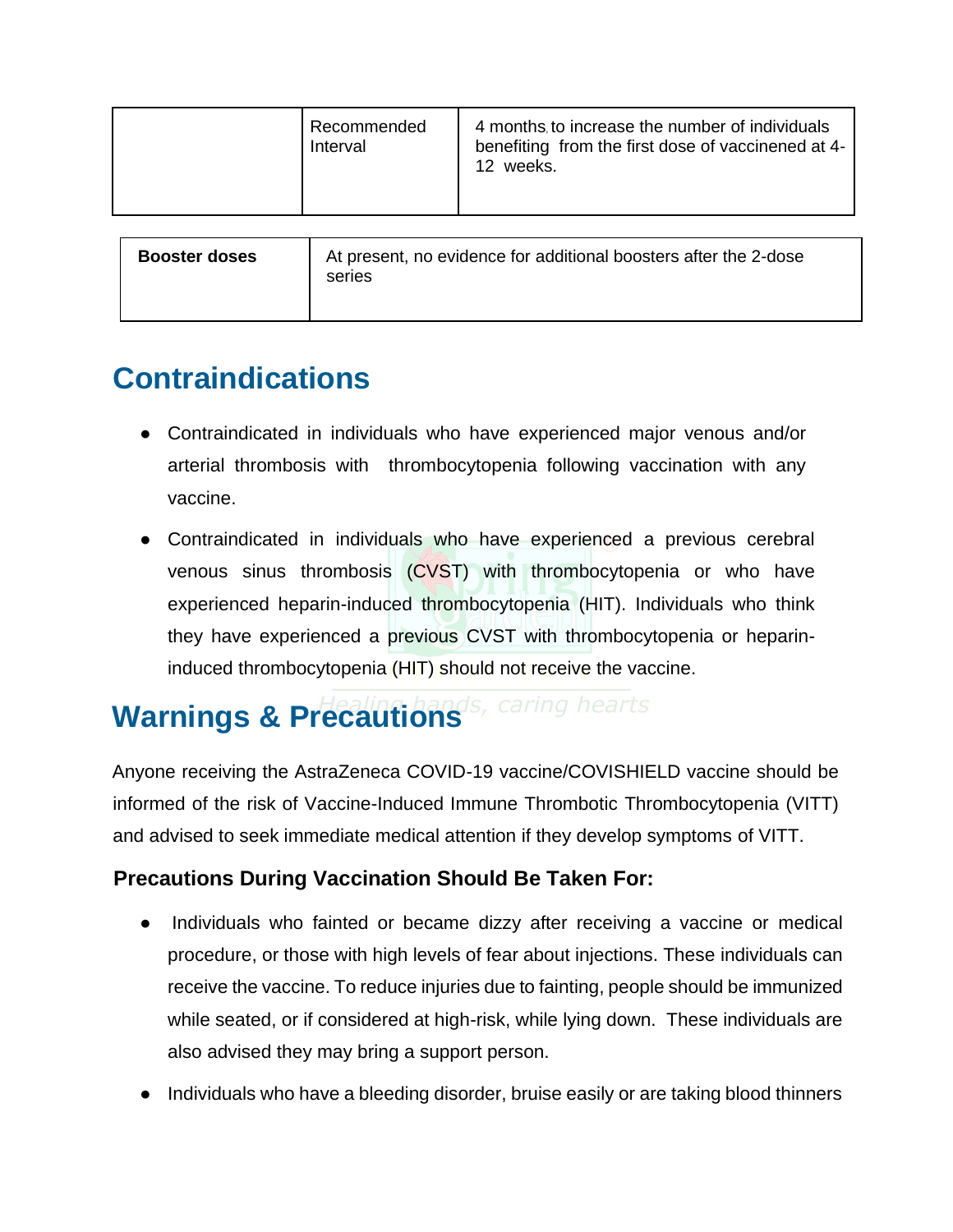can safely receive the vaccine. In individuals with bleeding disorders, the condition should be optimally managed prior to immunization to minimize the risk of bleeding.

### **Who Should Delay Receiving the Vaccine:**

- Vaccination should be deferred in symptomatic individuals with confirmed or suspected SARS-CoV-2 infection, those with an acute illness, or those with symptoms of COVID-19 in order to avoid attributing any complications resulting from infection with SARS-CoV-2, or other illnesses, to vaccine related adverse events and to minimize the risk of COVID-19 transmission at an immunization clinic. It would be prudent to wait for all symptoms of an acute illness to completely resolve before receiving the vaccine.
- Individuals who have been advised to self-isolate due to suspected or confirmed SARS-CoV-2 infection or due to close contact with a COVID-19 positive case should not attend a vaccine clinic and should wait to get their vaccine until their isolation period is over.
- Individuals who have received another vaccine within the past 14 days.
- Individuals who intend to receive a vaccine within 4 weeks of receiving the COVID-19 vaccine.

### **Considerations for Other Patient Groups**

- The AstraZeneca COVID-19 vaccine/COVISHIELD vaccine can safely be given to persons with a history of prior SARS-CoV-2 infection. Vaccination should be offered to persons regardless of history of prior symptomatic or asymptomatic SARS-CoV-2 infection.
- Having prolonged COVID–19 symptoms (sometimes called Long COVID or Post-Acute COVID-19 Syndrome) is not a contraindication to receiving the COVID-19 vaccine. However the vaccine may be delayed to avoid incorrect attribution of any change in the person's underlying condition to the vaccine. Common side effects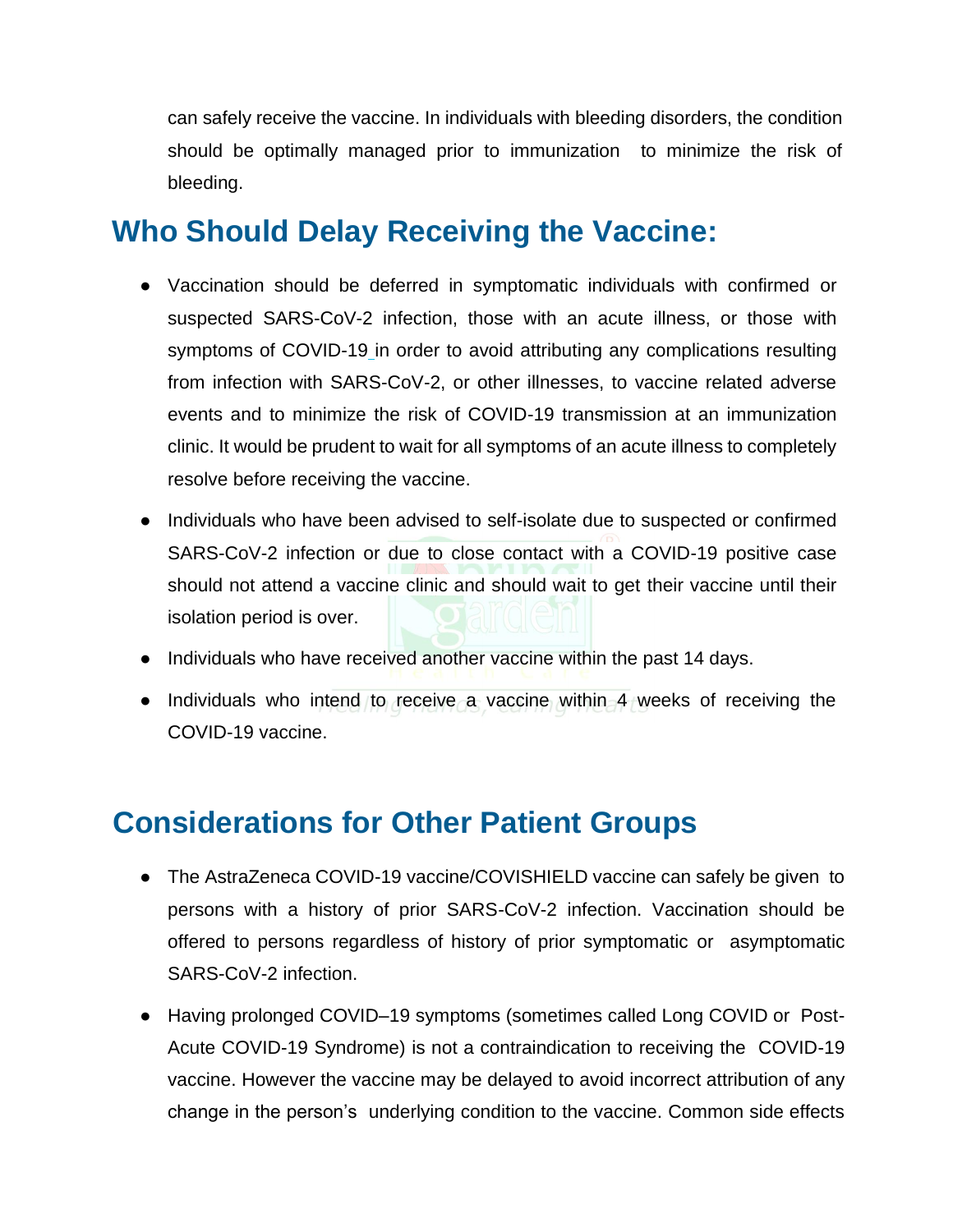of the vaccine (e.g., fatigue, myalgia, arthralgia) may be similar to ongoing prolonged COVID-19 symptoms.

### **Recommendations for Specific Populations**

#### **1. Pregnancy**

#### **Recommendation:**

All pregnant individuals in the authorized age group are eligible and recommended to be vaccinated as soon as possible, at any stage in pregnancy, as COVID-19 infection during pregnancy can be severe, and the benefits of vaccination outweigh the risks. Vaccination may be considered at any gestational age, including the first trimester.

#### **2. Breastfeeding**

#### **Recommendation**:

COVID-19 vaccines can also be safely given to breastfeeding individuals and recent data shows that mRNA from vaccines do not transfer into breast milk. Anti-COVID-19 antibodies produced by the breastfeeding person have been shown to transfer through the milk and provide protection to the infant. The vaccines are safe for the breastfeeding person, and should be offered to those eligible for vaccination.<br>Healing hands, caring hearts

### **3. Autoimmune Conditions & Immunocompromised persons (due to disease or treatment)**

#### **Recommendation:**

Since Covishield is not a live vaccine, it is considered safe in this group.

#### **4. Allergies**

#### **Recommendation**

• Individuals who have had a severe allergic reaction or anaphylaxis to a previous dose of a COVID-19 vaccine or to any of its components should not receive the COVID-19 vaccine in a general vaccine clinic.

Individuals who have had an allergic reaction within 4 hours and/or anaphylaxis that occurred with a vaccine or injectable medication that does not contain a component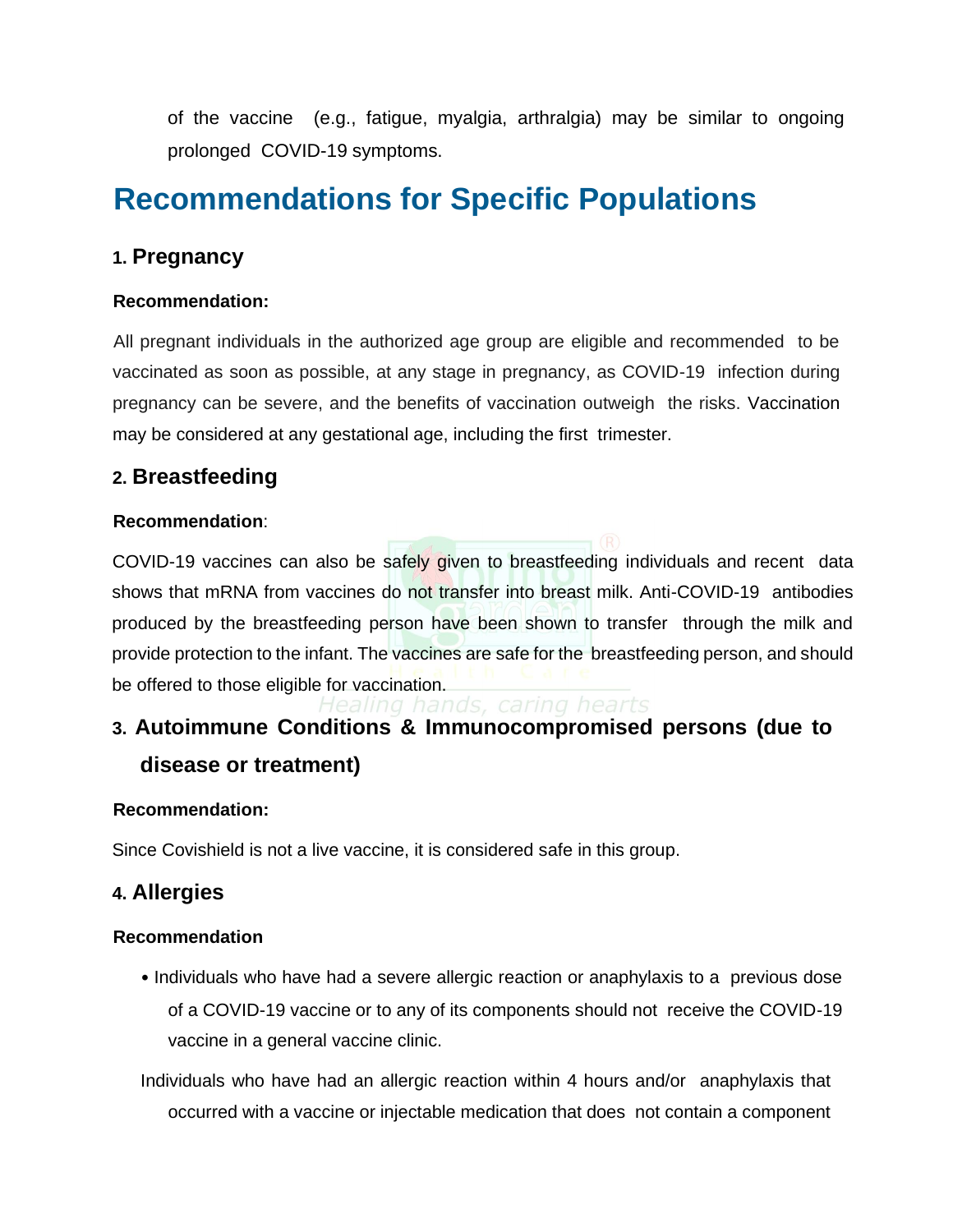or cross-reacting component of the COVID-19 vaccines can receive the COVID-19 vaccine followed by observation for a minimum of 30 minutes.

• Individuals with a history of significant allergic reactions and/or anaphylaxis to any food, drug, venom, latex or other allergens not related to the COVID 19 vaccine can receive the COVID-19 vaccine followed by observation for a minimum of 15 minutes. Individuals with allergy issues like allergic rhinitis, asthma and eczema can receive the vaccine followed by observation for a minimum of 15 minutes.

### **Side Effects**

The AstraZeneca COVID-19 vaccine/COVISHIELD vaccine, like medicines and other vaccines can cause side effects. In clinical trials most of the side effects experienced were mild to moderate and on average did not last longer than three days.

| Very<br>common<br>side effects | May<br>affect<br>more<br>than $1$ in<br>10<br>people | • Pain, tenderness, warmth at the injection site •<br>Fatigue<br>• Chills (common after second dose)<br>• Headache<br>• Muscle pain<br>• Nausea (common after second dose)<br>• Joint pain<br>Care<br>• Fever/ Feverishness<br>Healing hands, caring hearts |
|--------------------------------|------------------------------------------------------|-------------------------------------------------------------------------------------------------------------------------------------------------------------------------------------------------------------------------------------------------------------|
| Common<br>side effects         | May affect<br>to less<br>than 10 in<br>100<br>people | • Localized redness, swelling, and pruritis<br>• Induration Vomiting (uncommon after second<br>dose)                                                                                                                                                        |
| Uncommon<br>side effects       | May affect<br>up to 1 in<br>100 people               | • Enlarged lymph nodes                                                                                                                                                                                                                                      |

**Rare cases of serious thrombosis (blood clots) and thrombocytopenia (low platelets): Vaccine Induced Immune Thrombotic**

**Thrombocytopenia (VITT)**